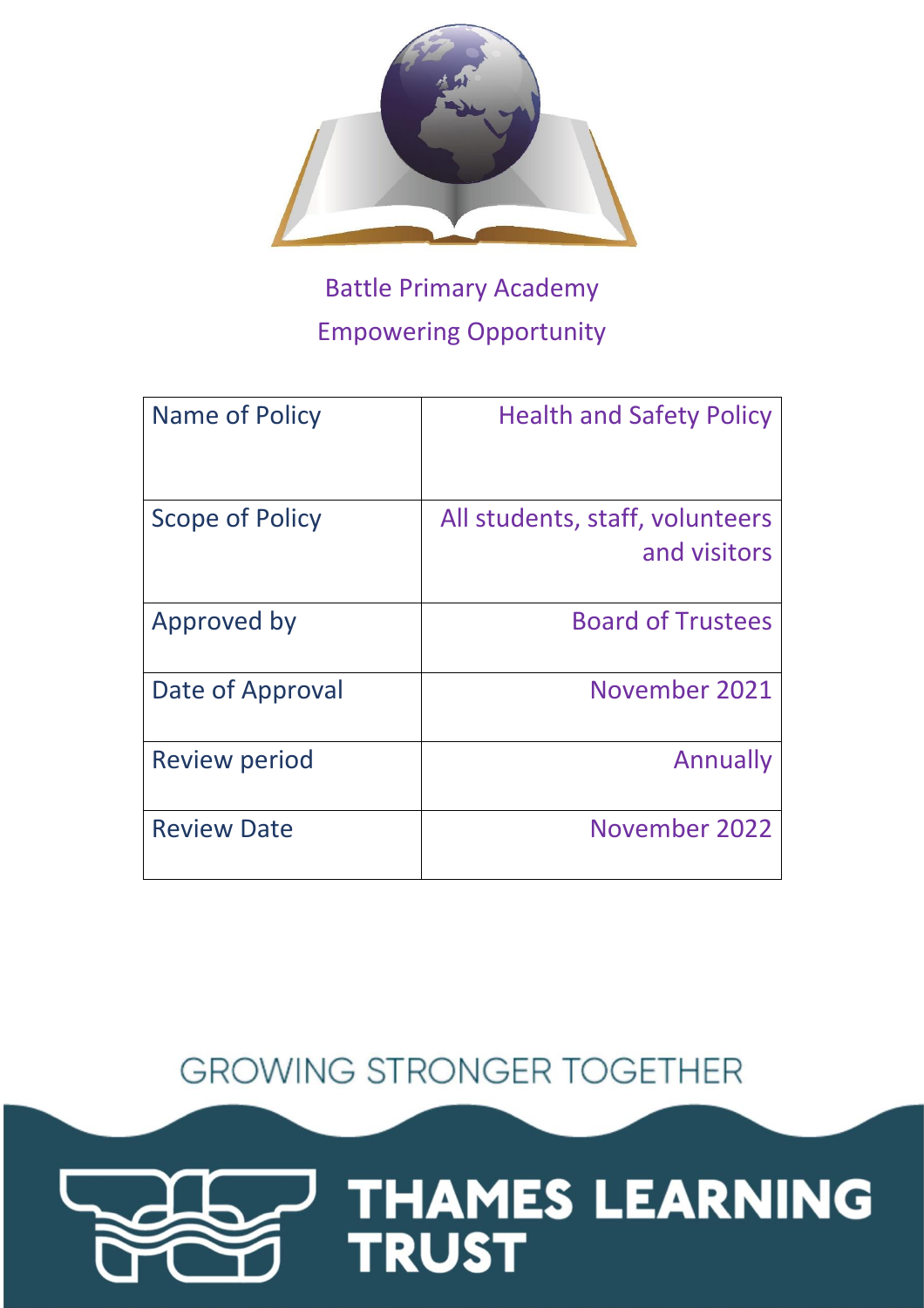## **Contents**

| Appendix 4: recommended absence period for preventing the spread of infection 17 |
|----------------------------------------------------------------------------------|

## <span id="page-1-0"></span>1. Aims

This policy sets out our approach to health and safety across The Thames Learning Trust. Section3 - 13 set out the specific arrangements, procedures or staff for Battle Primary Academy

#### Our trust aims to:

• Provide and maintain a safe and healthy environment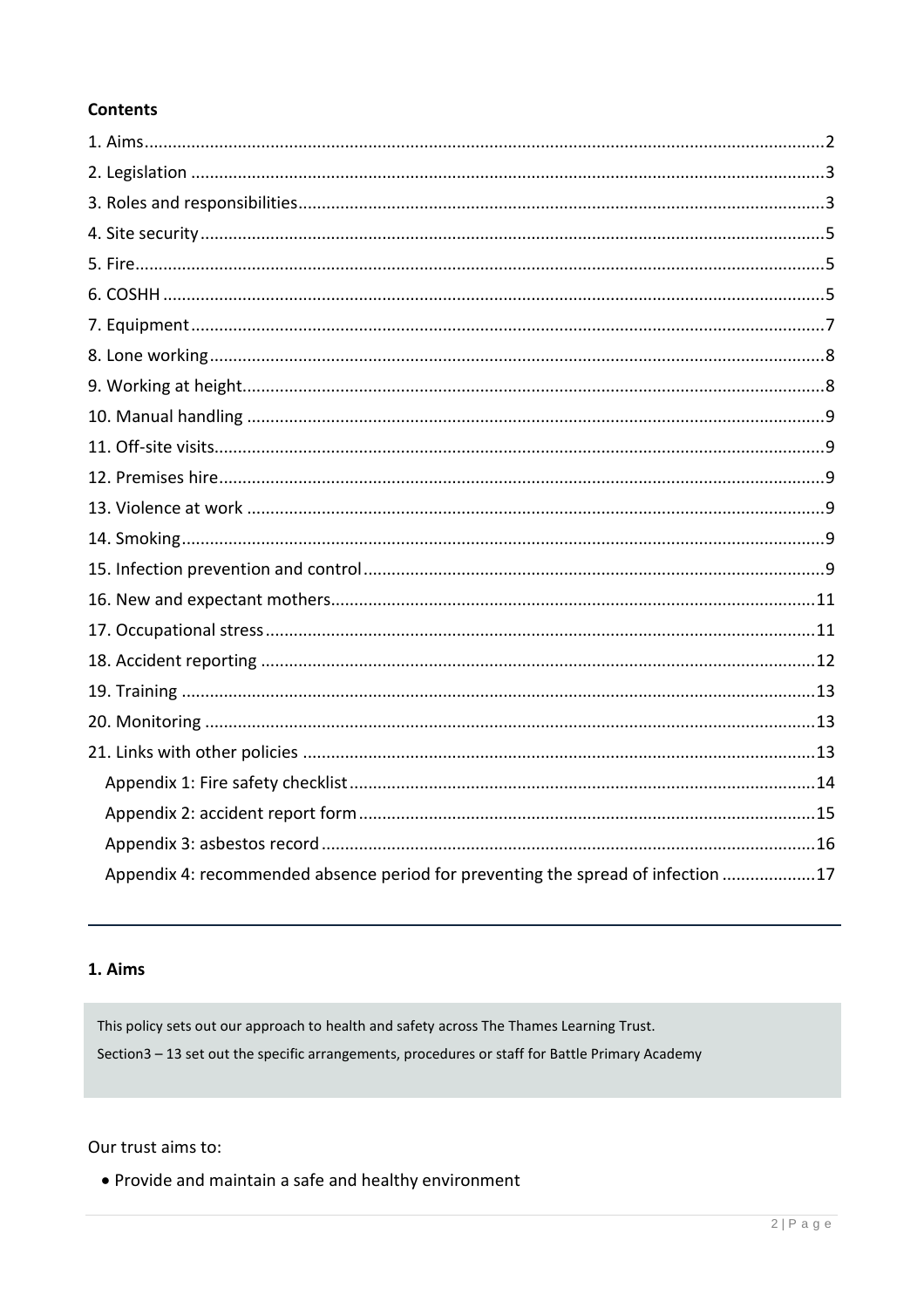- Establish and maintain safe working procedures amongst staff, pupils and all visitors to our school sites
- Have robust procedures in place in case of emergencies
- <span id="page-2-0"></span>Ensure that our premises and equipment are maintained safely, and are regularly inspected

## **2. Legislation**

This policy is based on advice from the Department for Education on [health and safety in schools](https://www.gov.uk/government/publications/health-and-safety-advice-for-schools) and the following legislation:

- [The Health and Safety at Work etc. Act 1974,](http://www.legislation.gov.uk/ukpga/1974/37) which sets out the general duties employers have towards employees and duties relating to lettings
- [The Management of Health and Safety at Work Regulations 1999,](http://www.legislation.gov.uk/uksi/1999/3242/contents/made) which require employers to carry out risk assessments, make arrangements to implement necessary measures, and arrange for appropriate information and training
- [The Control of Substances Hazardous to Health Regulations 2002,](http://www.legislation.gov.uk/uksi/2002/2677/contents/made) which require employers to control substances that are hazardous to health
- [The Reporting of Injuries, Diseases and Dangerous Occurrences Regulations \(RIDDOR\) 2013,](http://www.legislation.gov.uk/uksi/2013/1471/schedule/1/paragraph/1/made) which state that some accidents must be reported to the Health and Safety Executive and set out the timeframe for this and how long records of such accidents must be kept
- [The Health and Safety \(Display Screen Equipment\) Regulations 1992,](http://www.legislation.gov.uk/uksi/1992/2792/contents/made) which require employers to carry out digital screen equipment assessments and states users' entitlement to an eyesight test
- [The Gas Safety \(Installation and Use\) Regulations 1998,](http://www.legislation.gov.uk/uksi/1998/2451/regulation/4/made) which require work on gas fittings to be carried out by someone on the Gas Safe Register
- [The Regulatory Reform \(Fire Safety\) Order 2005,](http://www.legislation.gov.uk/uksi/2005/1541/part/2/made) which requires employers to take general fire precautions to ensure the safety of their staff
- [The Work at Height Regulations 2005,](http://www.legislation.gov.uk/uksi/2005/735/contents/made) which requires employers to protect their staff from falls from height

The trust follows [national guidance published by Public Health England](https://www.gov.uk/government/publications/health-protection-in-schools-and-other-childcare-facilities/chapter-9-managing-specific-infectious-diseases) when responding to infection control issues.

This policy complies with our funding agreement and articles of association.

## <span id="page-2-1"></span>**3. Roles and responsibilities**

## **3.1 The trust**

The academy trust has ultimate responsibility for health and safety matters in each of its schools. The trust will oversee health and safety, as led by Annal Nayyar, but will delegate day-to-day responsibility in each school to Principal in accordance with the trust scheme of delegation.

The trust has a duty to take reasonable steps to ensure that staff and pupils are not exposed to risks to their health and safety. This applies to activities on or off the school premises.

The trust, as the employer, also has a duty to: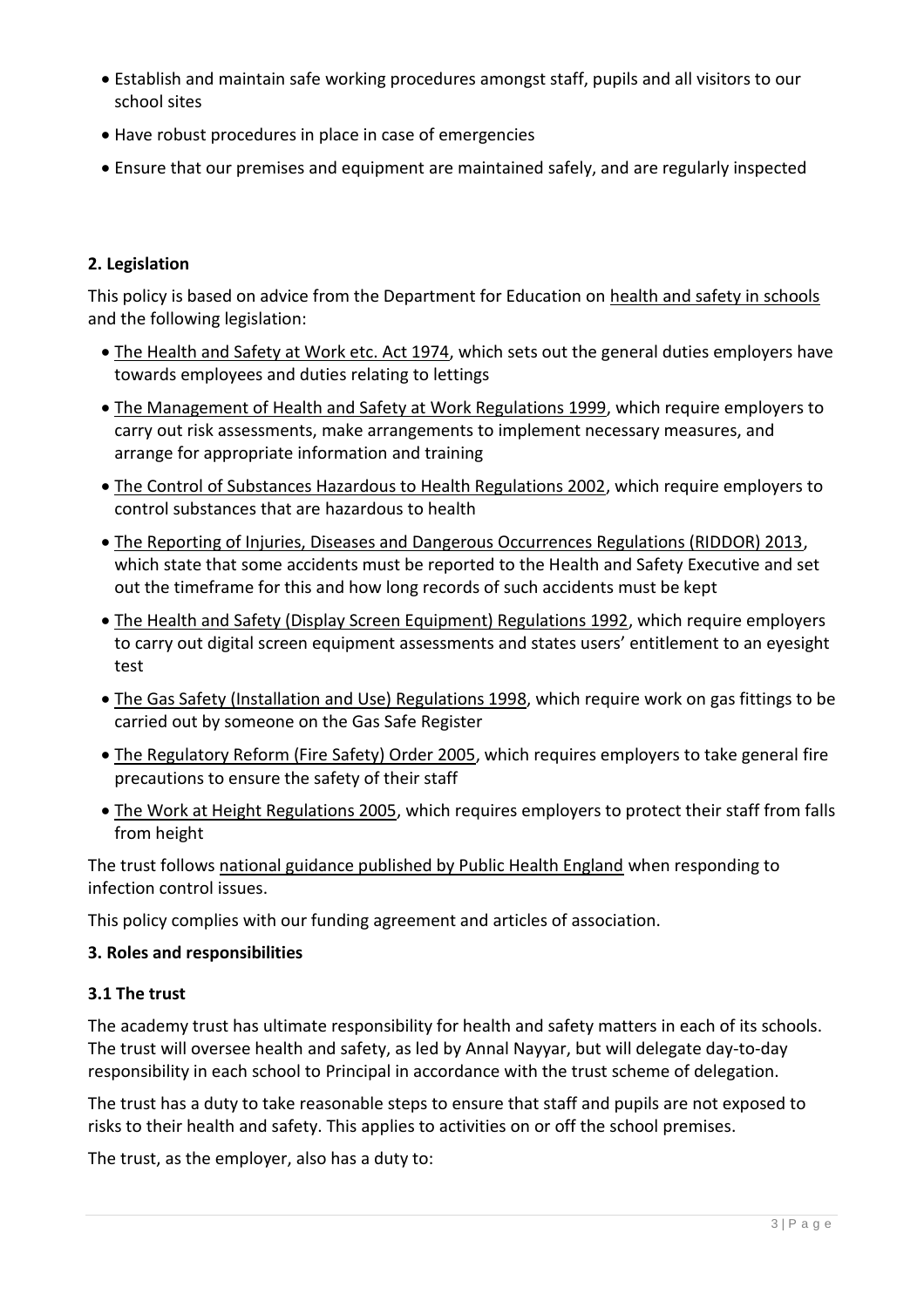- Assess the risks to staff and others affected by school activities in order to identify and introduce the health and safety measures necessary to manage those risks
- Inform employees about risks and the measures in place to manage them
- Ensure that adequate health and safety training is provided

## **3.2 Principal**

The Principal, in conjunction with The Thames learning Trust executive team, of each school is responsible for health and safety day-to-day. This involves:

- Implementing the health and safety policy
- Ensuring there is enough staff to safely supervise pupils
- Ensuring that the school building and premises are safe and regularly inspected
- Providing adequate training for school staff
- Reporting to the Health and Safety/Safeguarding Committee on health and safety matters
- Ensuring appropriate evacuation procedures are in place and regular fire drills are held
- Ensuring that in their absence, health and safety responsibilities are delegated to another member of staff
- Ensuring all risk assessments are completed and reviewed
- Monitoring cleaning contracts, and ensuring cleaners are appropriately trained and have access to personal protective equipment, where necessary
- Ensuring there is a copy of the health and safety law poster up in the school, or that each member of staff is given the equivalent leaflet (available [here\)](http://www.hse.gov.uk/pubns/books/lawposter.htm)

In the Principal's absence, Deputy Principle assumes the above day-to-day health and safety responsibilities.

## **3.3 Health and safety lead**

The nominated health and safety lead is Louise Burridge (Principle)

## **3.4 Staff**

School staff have a duty to take care of pupils in the same way that a prudent parent would do so. Staff will:

- Take reasonable care of their own health and safety and that of others who may be affected by what they do at work
- Co-operate with the school on health and safety matters
- Work in accordance with training and instructions
- Inform the appropriate person of any work situation representing a serious and immediate danger so that remedial action can be taken
- Model safe and hygienic practice for pupils
- Understand emergency evacuation procedures and feel confident in implementing them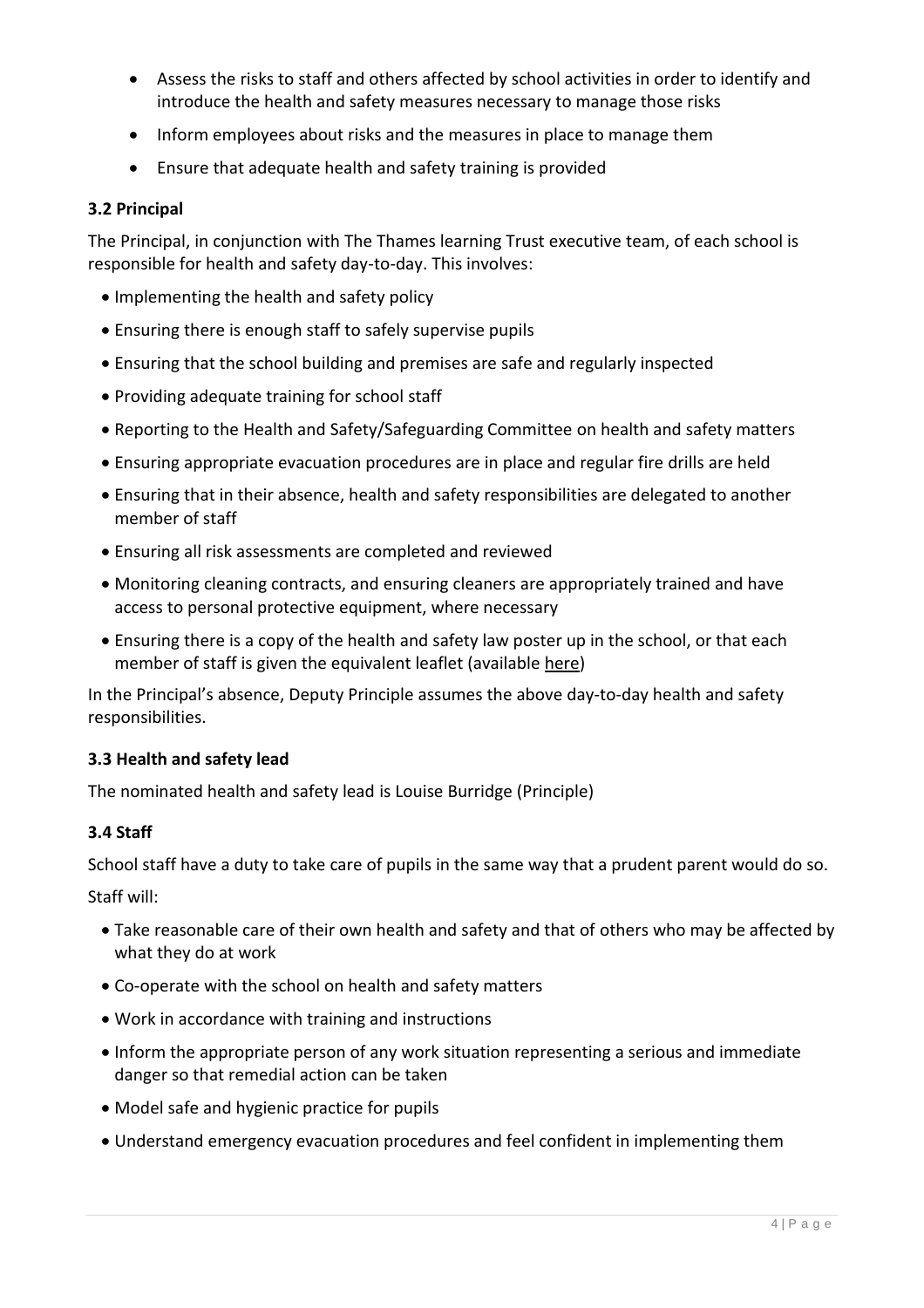## **3.5 Pupils and parents**

Pupils and parents are responsible for following the trust's health and safety advice, on-site and off-site, and for reporting any health and safety incidents to a member of staff.

## **3.6 Contractors**

Contractors will agree health and safety practices with the Raj Parhar, (Facilities Manager) before starting work. Before work begins the contractor will provide evidence that they have completed an adequate risk assessment of all their planned work.

#### <span id="page-4-0"></span>**4. Site security**

Raj Parhar Facilities Manager & Aaron Priest Assistant Site Supervisor are responsible for the security of the school site in and out of school hours. They are responsible for visual inspections of the site, and for the intruder and fire alarm systems.

Aaron Priest, Louise Burridge, Ian Groves, Raj Parhar are key holders and will respond to an emergency.

#### <span id="page-4-1"></span>**5. Fire**

Emergency exits, assembly points and assembly point instructions are clearly identified by safety signs and notices. Fire risk assessment of the premises will be reviewed regularly.

Emergency evacuations are practiced at least once a term.

The fire alarm is a loud continuous bell.

Fire alarm testing will take place once a week.

New staff will be trained in fire safety and all staff and pupils will be made aware of any new fire risks.

In the event of a fire:

- The alarm will be raised immediately by whoever discovers the fire and emergency services contacted. Evacuation procedures will also begin immediately
- Fire extinguishers may be used by staff only, and only then if staff are trained in how to operate them and are confident they can use them without putting themselves or others at risk
- Staff and pupils will congregate at the assembly points. These are on the top playground. Form tutors/class teachers will take a register of pupils, which will then be checked against the attendance register of that day
- The Lesley Way, Administrative Assistant will take a register of all staff
- Staff and pupils will remain outside the building until the emergency services say it is safe to re-enter

The school will have special arrangements in place for the evacuation of people with mobility needs and fire risk assessments will also pay particular attention to those with disabilities.

A fire safety checklist can be found in appendix 1.

#### <span id="page-4-2"></span>**6. COSHH**

Schools are required to control hazardous substances, which can take many forms, including: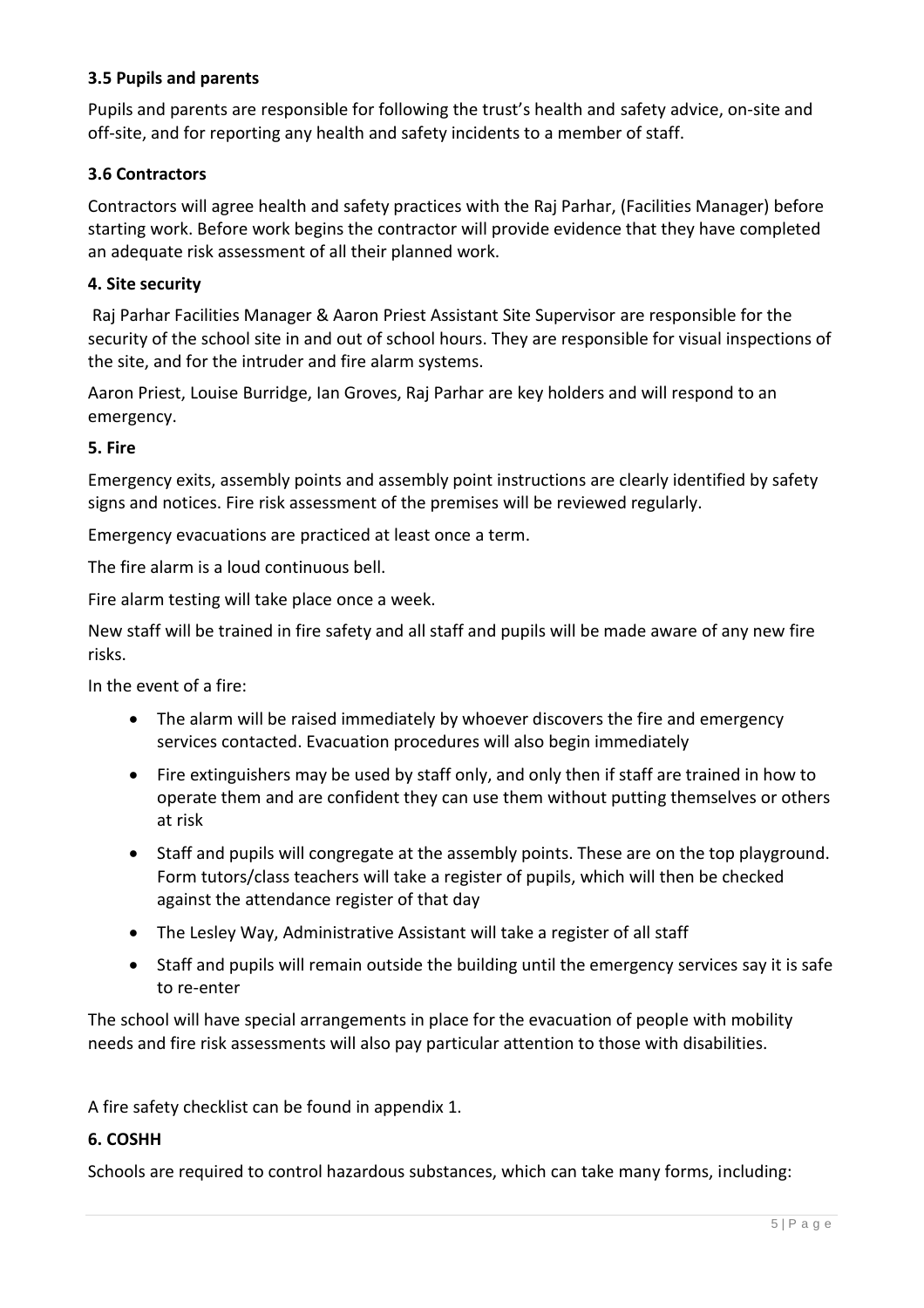- Chemicals
- Products containing chemicals
- Fumes
- Dusts
- Vapours
- Mists
- Gases and asphyxiating gases
- Germs that cause diseases, such as leptospirosis or legionnaires disease

Control of substances hazardous to health (COSHH) risk assessments are completed by Raj Parhar, Facilities Manager and circulated to all employees who work with hazardous substances. Staff will also be provided with protective equipment, where necessary.

Our staff use and store hazardous products in accordance with instructions on the product label. All hazardous products are kept in their original containers, with clear labelling and product information.

Every Chemical on this site is individually risk assessed. We do not have any high risk chemicals in use on this site. Flammable chemicals are stored in a yellow metal COSHH cabinet labelled "flammable liquid". The cabinet is located away from the main building in Facilities Store Cupboard which is always locked and only the Facilities Team Have the keys restricting access to pupils.

Cleaner's cupboard in the main building is always locked after the required products are taken out.

Any hazardous products are disposed of in accordance with specific disposal procedures.

Emergency procedures, including procedures for dealing with spillages, are displayed near where hazardous products are stored and in areas where they are routinely used.

## **6.1 Gas safety**

- Installation, maintenance and repair of gas appliances and fittings will be carried out by a competent Gas Safe registered engineer
- Gas pipework, appliances and flues are regularly maintained
- All rooms with gas appliances are checked to ensure that they have adequate ventilation

## **6.2 Legionella**

- A water risk assessment has been completed on 3<sup>rd</sup> November 2021 by Andrew Bates, TWC Risk Assessor. Raj Parhar, Facilities Manager is responsible for ensuring that the identified operational controls are conducted and recorded in the school's water log book
- This risk assessment will be reviewed every two years and when significant changes have occurred to the water system and/or building footprint
- The risks from legionella are mitigated by the following:
- Legionella Risk Assessment,
- Regular reviews,
- Weekly Flushing of the infrequently used taps,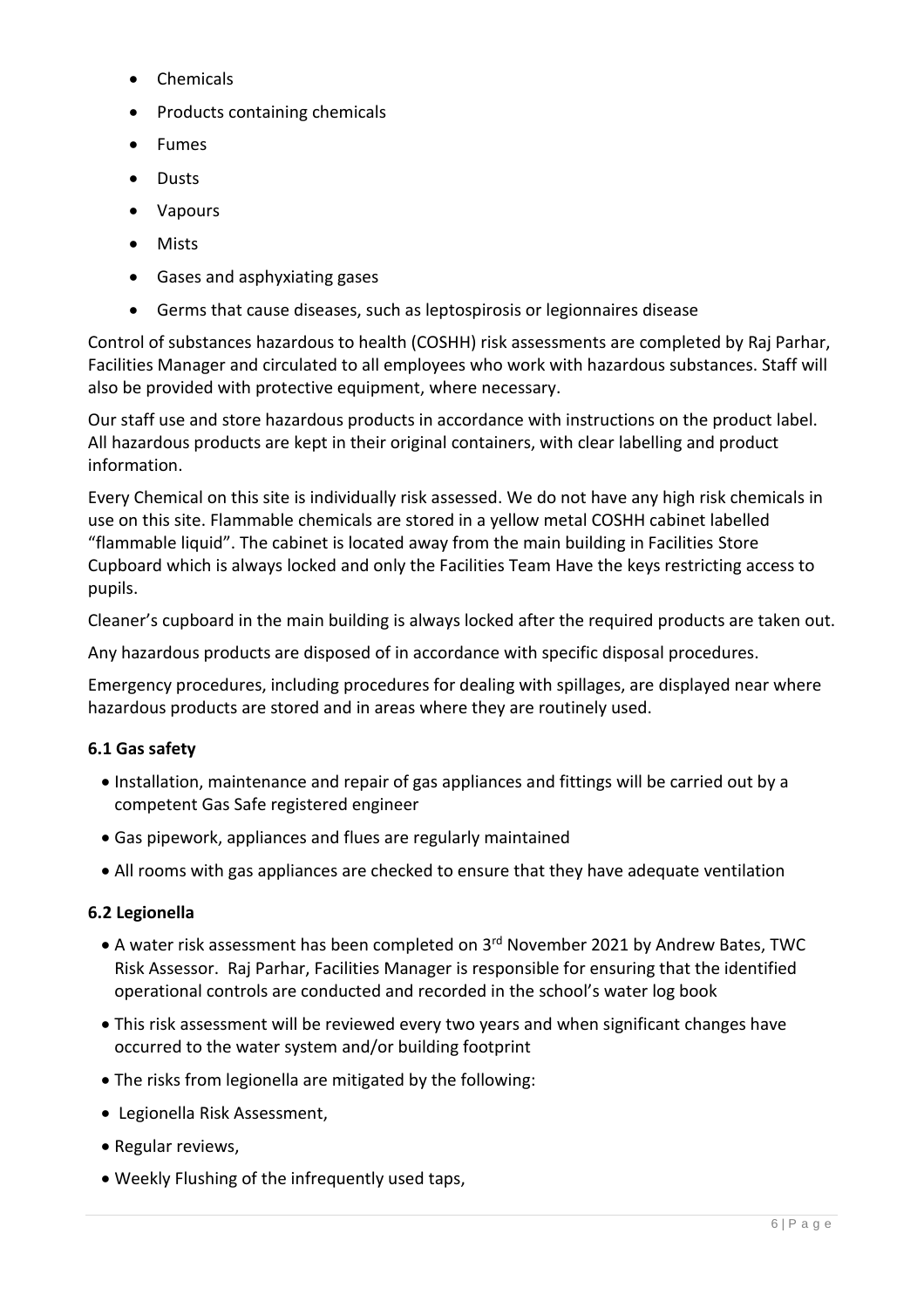- Monthly temperature checks of outlets and sentinel outlets,
- Six monthly check cold water temperatures within all CWS tanks at the incoming mains to each building.
- Quarterly Showerhead and Tap descaling.
- Flushing of all the taps after school holidays.
- Annual tank check and disinfection of CWS tanks as necessary.
- Blowdown POU water heater expansion vessels

#### **6.3 Asbestos**

- Staff are briefed on the hazards of asbestos, the location of any asbestos in the school and the action to take if they suspect they have disturbed it
- Arrangements are in place to ensure that contractors are made aware of any asbestos on the premises and that it is not disturbed by their work
- Contractors will be advised that if they discover material which they suspect could be asbestos, they will stop work immediately until the area is declared safe
- A record is kept of the location of asbestos that has been found on the school site

#### <span id="page-6-0"></span>**7. Equipment**

All equipment and machinery is maintained in accordance with the manufacturer's instructions. In addition, maintenance schedules outline when extra checks should take place

When new equipment is purchased, it is checked to ensure that it meets appropriate educational standards

All equipment is stored in the appropriate storage containers and areas. All containers are labelled with the correct hazard sign and contents

#### **7.1 Electrical equipment**

- All staff are responsible for ensuring that they use and handle electrical equipment sensibly and safely
- Any pupil or volunteer who handles electrical appliances does so under the supervision of the member of staff who so directs them
- Any potential hazards will be reported to Facilities Team immediately
- Permanently installed electrical equipment is connected through a dedicated isolator switch and adequately earthed
- Only trained staff members can check plugs
- Where necessary a portable appliance test (PAT) will be carried out by a competent person
- All isolator switches are clearly marked to identify their machine
- Electrical apparatus and connections will not be touched by wet hands and will only be used in dry conditions
- Maintenance, repair, installation and disconnection work associated with permanently installed or portable electrical equipment is only carried out by a competent person

#### **7.2 PE equipment**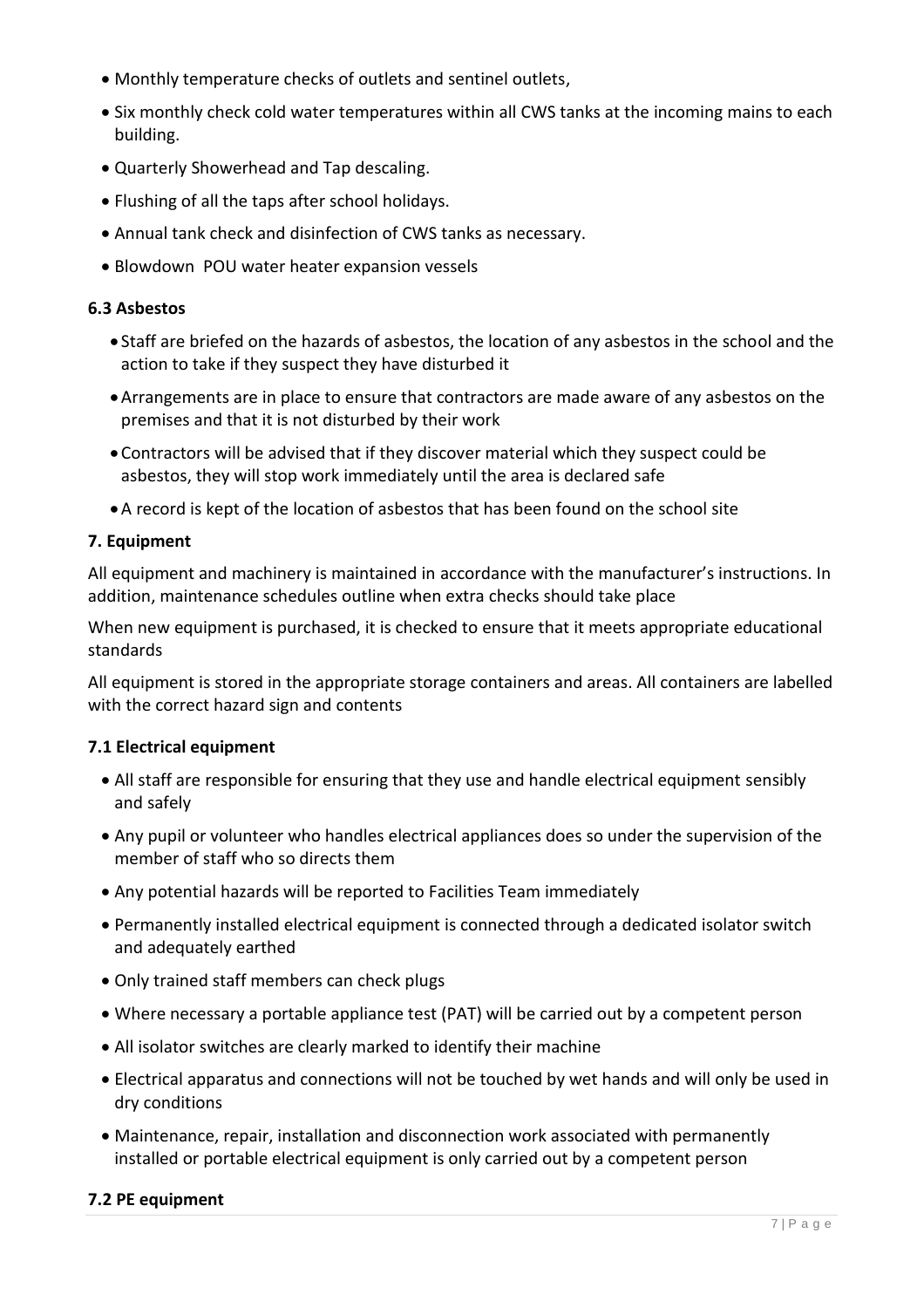- Pupils are taught how to carry out and set up PE equipment safely and efficiently. Staff check that equipment is set up safely
- Any concerns about the condition of the gym floor or other apparatus will be reported to the Facilities Manager or Assistant Site Supervisor.

## **7.3 Display screen equipment**

- All staff who use computers daily as a significant part of their normal work have a display screen equipment (DSE) assessment carried out. 'Significant' is taken to be continuous/near continuous spells of an hour or more at a time
- Staff identified as DSE users are entitled to an eyesight test for DSE use upon request, and at regular intervals thereafter, by a qualified optician (and corrective glasses provided if required specifically for DSE use)

## **7.4 Specialist equipment**

Parents are responsible for the maintenance and safety of their children's wheelchairs. In school, staff promote the responsible use of wheelchairs.

Oxygen cylinders are stored in a designated space, and staff are trained in the removal storage and replacement of oxygen cylinders.

#### <span id="page-7-0"></span>**8. Lone working**

Lone working may include:

- Late working
- Home or site visits
- Weekend working
- Site manager duties
- Site cleaning duties
- Working in a single occupancy office

Potentially dangerous activities, such as those where there is a risk of falling from height, will not be undertaken when working alone. If there are any doubts about the task to be performed then the task will be postponed until other staff members are available.

If lone working is to be undertaken, a colleague, friend or family member will be informed about where the member of staff is and when they are likely to return.

The lone worker will ensure that they are medically fit to work alone.

#### <span id="page-7-1"></span>**9. Working at height**

We will ensure that work is properly planned, supervised and carried out by competent people with the skills, knowledge and experience to do the work.

In addition:

- The Facilities Manager or Assistant Site Supervisor retains ladders for working at height
- Pupils are prohibited from using ladders
- Staff will wear appropriate footwear and clothing when using ladders
- Contractors are expected to provide their own ladders for working at height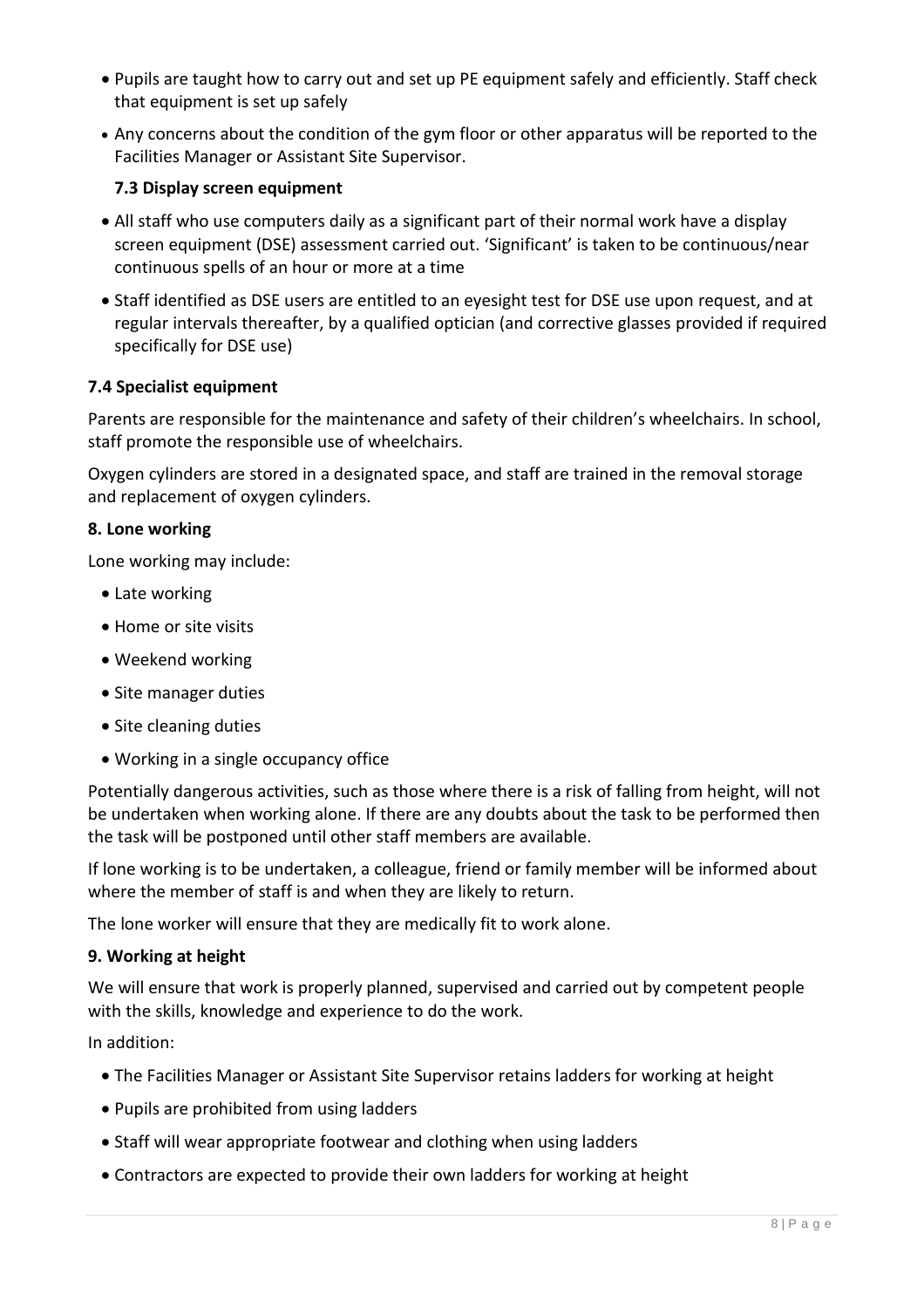- Before using a ladder, staff are expected to conduct a visual inspection to ensure its safety
- Access to high levels, such as roofs, is only permitted by trained persons

## <span id="page-8-0"></span>**10. Manual handling**

It is up to individuals to determine whether they are fit to lift or move equipment and furniture. If an individual feels that to lift an item could result in injury or exacerbate an existing condition, they will ask for assistance.

The school will ensure that proper mechanical aids and lifting equipment are available in school, and that staff are trained in how to use them safely.

Staff and pupils are expected to use the following basic manual handling procedure:

- Plan the lift and assess the load. If it is awkward or heavy, use a mechanical aid, such as a trolley, or ask another person to help
- Take the more direct route that is clear from obstruction and is as flat as possible
- Ensure the area where you plan to offload the load is clear
- When lifting, bend your knees and keep your back straight, feet apart and angled out. Ensure the load is held close to the body and firmly. Lift smoothly and slowly and avoid twisting, stretching and reaching where practicable

## <span id="page-8-1"></span>**11. Off-site visits**

When taking pupils off the school premises, we will ensure that:

- Risk assessments will be completed where off-site visits and activities require them
- All off-site visits are appropriately staffed
- Staff will take a school mobile phone, a portable first aid kit, information about the specific medical needs of pupils along with the parents' contact details
- There will always be at least one first aider with a current pediatric first aid certificate on school trips and visits, as required by the statutory framework for the Early Years Foundation Stage

## <span id="page-8-2"></span>**12. Premises hire**

This policy applies to premises hire. Those who hire any aspect of the school site or any facilities will be made aware of the content of the school's health and safety policy, and will have responsibility for complying with it.

## <span id="page-8-3"></span>**13. Violence at work**

We believe that staff should not be in any danger at work, and will not tolerate violent or threatening behaviour towards our staff.

All staff will report any incidents of aggression or violence (or near misses) directed to themselves to their Principle immediately. This applies to violence from pupils, visitors or other staff.

## <span id="page-8-4"></span>**14. Smoking**

Smoking is not permitted anywhere on school premises.

## <span id="page-8-5"></span>**15. Infection prevention and control**

We follow national guidance published by Public Health England when responding to infection control issues. We will encourage staff and pupils to follow this good hygiene practice, outlined below, where applicable.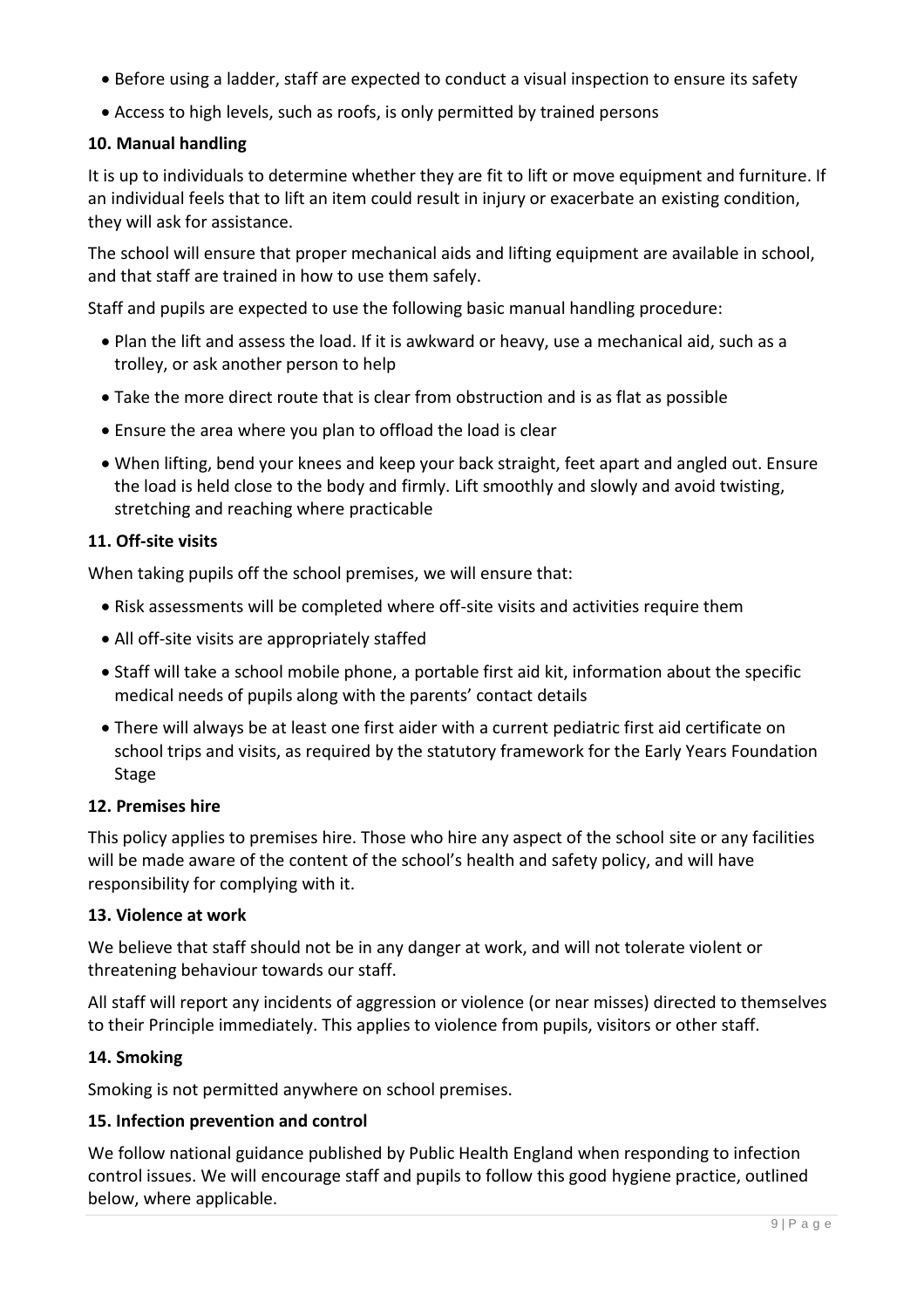## **15.1 Handwashing**

- Wash hands with liquid soap and warm water, and dry with paper towels
- Always wash hands after using the toilet, before eating or handling food, and after handling animals
- Cover all cuts and abrasions with waterproof dressings

## **15.2 Coughing and sneezing**

- Cover mouth and nose with a tissue
- Wash hands after using or disposing of tissues
- Spitting is discouraged

#### **15.3 Personal protective equipment**

- Wear disposable non-powdered vinyl or latex-free CE-marked gloves and disposable plastic aprons where there is a risk of splashing or contamination with blood/body fluids (for example, nappy or pad changing)
- Wear goggles if there is a risk of splashing to the face
- Use the correct personal protective equipment when handling cleaning chemicals

#### **15.4 Cleaning of the environment**

Clean the environment, including toys and equipment, frequently and thoroughly

#### **15.5 Cleaning of blood and body fluid spillages**

- Clean up all spillages of blood, faeces, saliva, vomit, nasal and eye discharges immediately and wear personal protective equipment
- When spillages occur, clean using a product that combines both a detergent and a disinfectant and use as per manufacturer's instructions. Ensure it is effective against bacteria and viruses and suitable for use on the affected surface
- Never use mops for cleaning up blood and body fluid spillages use disposable paper towels and discard clinical waste as described below
- Make spillage kits available for blood spills

#### **15.6 Laundry**

- Wash laundry in a separate dedicated facility
- Wash soiled linen separately and at the hottest wash the fabric will tolerate
- Wear personal protective clothing when handling soiled linen
- Bag children's soiled clothing to be sent home, never rinse by hand

#### **15.7 Clinical waste**

- Always segregate domestic and clinical waste, in accordance with local policy
- Used nappies/pads, gloves, aprons and soiled dressings are stored in correct clinical waste bags in foot-operated bins
- Remove clinical waste with a registered waste contractor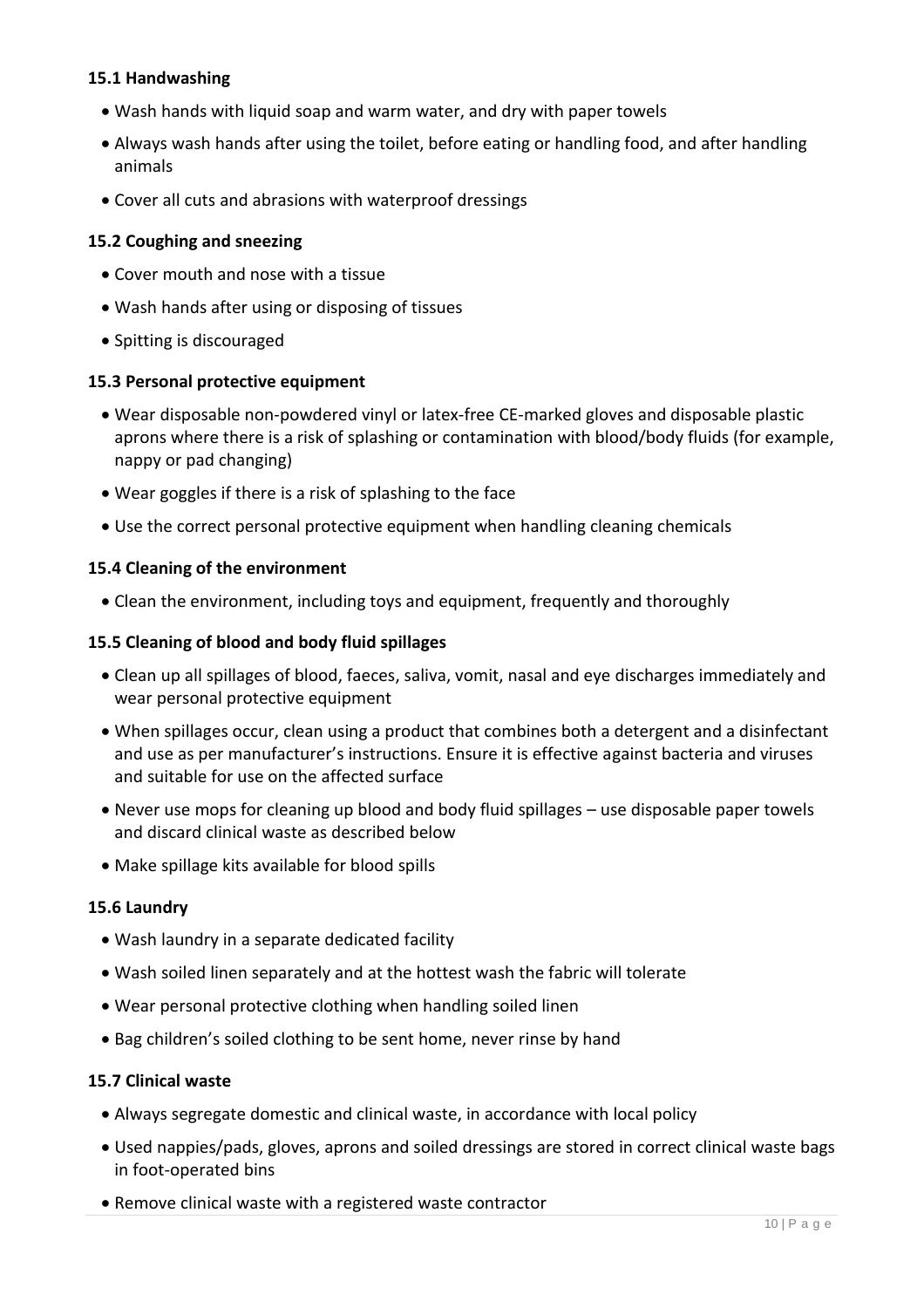Remove all clinical waste bags when they are two-thirds full and store in a dedicated, secure area while awaiting collection

## **15.8 Animals**

- Wash hands before and after handling any animals
- Keep animals' living quarters clean and away from food areas
- Dispose of animal waste regularly, and keep litter boxes away from pupils
- Supervise pupils when playing with animals
- Seek veterinary advice on animal welfare and animal health issues, and the suitability of the animal as a pet

## **15.9 Pupils vulnerable to infection**

Some medical conditions make pupils vulnerable to infections that would rarely be serious in most children. The school will normally have been made aware of such vulnerable children. These children are particularly vulnerable to chickenpox, measles or slapped cheek disease (parvovirus B19) and, if exposed to either of these, the parent/carer will be informed promptly and further medical advice sought. We will advise these children to have additional immunisations, for example for pneumococcal and influenza.

#### **15.10 Exclusion periods for infectious diseases**

The school will follow recommended exclusion periods outlined by Public Health England, summarised in appendix 4.

In the event of an epidemic/pandemic, we will follow advice from Public Health England about the appropriate course of action.

#### <span id="page-10-0"></span>**16. New and expectant mothers**

Risk assessments will be carried out whenever any employee or pupil notifies the school that they are pregnant.

Appropriate measures will be put in place to control risks identified. Some specific risks are summarised below:

- Chickenpox can affect the pregnancy if a woman has not already had the infection. Expectant mothers should report exposure to antenatal carer and GP at any stage of exposure. Shingles is caused by the same virus as chickenpox, so anyone who has not had chickenpox is potentially vulnerable to the infection if they have close contact with a case of shingles
- If a pregnant woman comes into contact with measles or German measles (rubella), she should inform her antenatal carer and GP immediately to ensure investigation
- Slapped cheek disease (parvovirus B19) can occasionally affect an unborn child. If exposed early in pregnancy (before 20 weeks), the pregnant woman should inform her antenatal care and GP as this must be investigated promptly

#### <span id="page-10-1"></span>**17. Occupational stress**

We are committed to promoting high levels of health and wellbeing and recognise the importance of identifying and reducing workplace stressors through risk assessment.

Systems are in place in the school and trust for responding to individual concerns and monitoring staff workloads.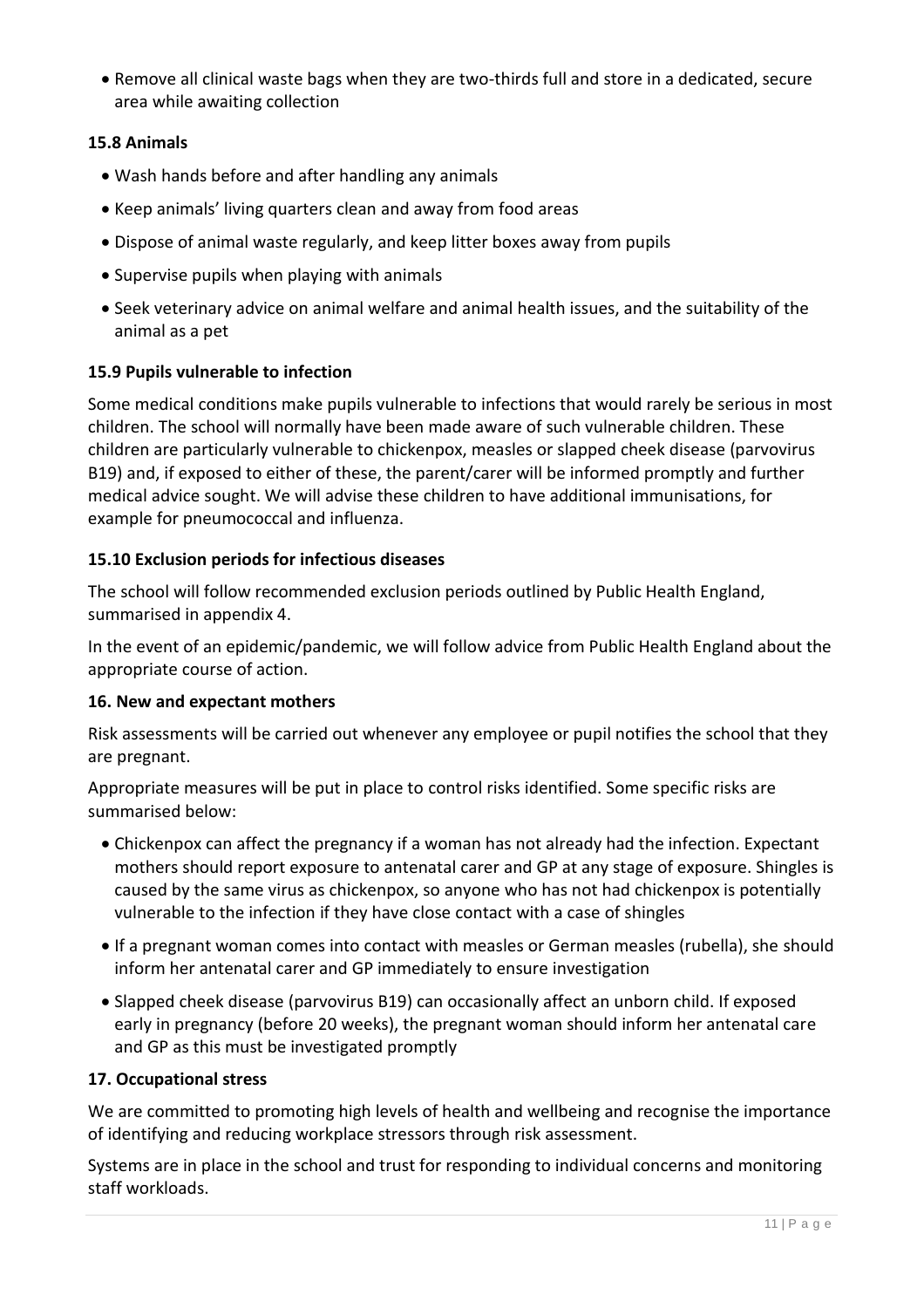## <span id="page-11-0"></span>**18. Accident reporting**

## **18.1 Accident record book**

- An accident form will be completed as soon as possible after the accident occurs by the member of staff or first aider who deals with it. An accident form template can be found in appendix 2
- As much detail as possible will be supplied when reporting an accident
- Information about injuries will also be kept in the pupil's educational record
- Records held in the first aid and accident book will be retained by the school for a minimum of 3 years, in accordance with regulation 25 of the Social Security (Claims and Payments) Regulations 1979, and then securely disposed of.

#### **18.2 Reporting to the Health and Safety Executive**

The Administrative Assistant, Lesley Way will keep a record of any accident which results in a reportable injury, disease, or dangerous occurrence as defined in the RIDDOR 2013 legislation (regulations 4, 5, 6 and 7).

The Facility Manager will report these to the Health and Safety Executive as soon as is reasonably practicable and in any event within 10 days of the incident.

Reportable injuries, diseases or dangerous occurrences include:

- Death
- Specified injuries. These are:
	- Fractures, other than to fingers, thumbs and toes
	- Amputations
	- Any injury likely to lead to permanent loss of sight or reduction in sight
	- Any crush injury to the head or torso causing damage to the brain or internal organs
	- Serious burns (including scalding)
	- Any scalping requiring hospital treatment
	- Any loss of consciousness caused by head injury or asphyxia
	- Any other injury arising from working in an enclosed space which leads to hypothermia or heat-induced illness, or requires resuscitation or admittance to hospital for more than 24 hours
	- Injuries where an employee is away from work or unable to perform their normal work duties for more than 7 consecutive days
	- Where an accident leads to someone being taken to hospital
	- Where something happens that does not result in an injury, but could have done
	- Near-miss events that do not result in an injury, but could have done. Examples of nearmiss events relevant to schools include, but are not limited to:
		- The collapse or failure of load-bearing parts of lifts and lifting equipment
		- The accidental release of a biological agent likely to cause severe human illness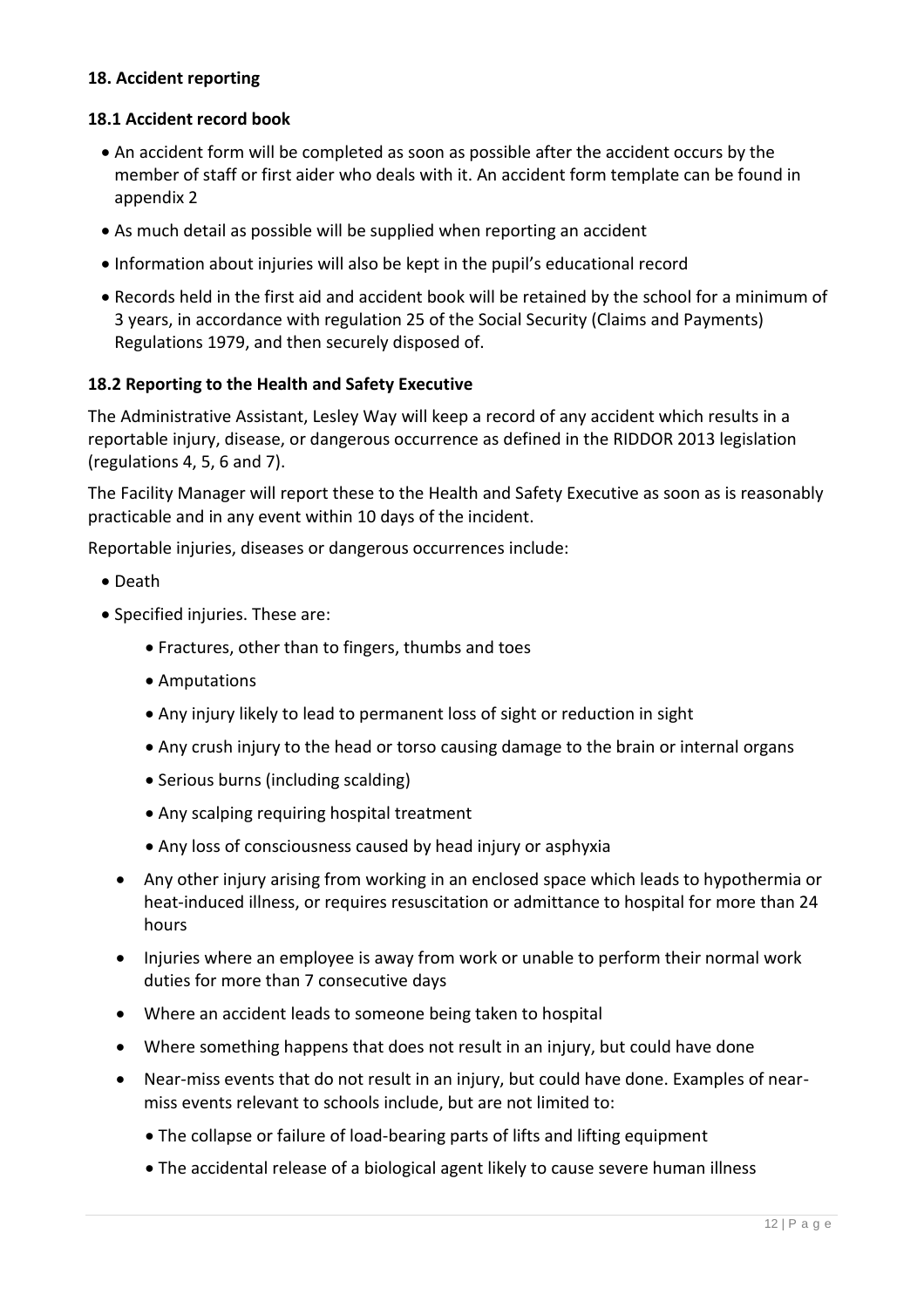- The accidental release or escape of any substance that may cause a serious injury or damage to health
- An electrical short circuit or overload causing a fire or explosion

Information on how to make a RIDDOR report is available here, follow the link below:

#### [How to make a RIDDOR report, HSE](http://www.hse.gov.uk/riddor/report.htm)

## **18.3 Notifying parents**

The Main School office will inform parents of any accident or injury sustained by a pupil, and any first aid treatment given, on the same day, or as soon as reasonably practicable.

## **18.4 Reporting to Ofsted and child protection agencies**

The SLT will notify Ofsted of any serious accident, illness or injury to, or death of, a pupil while in the school's care. This will happen as soon as is reasonably practicable, and no later than 14 days after the incident.

The Principle will also notify Local authority of any serious accident or injury to, or the death of, a pupil while in the school's care.

## <span id="page-12-0"></span>**19. Training**

Our staff are provided with health and safety training as part of their induction process.

Staff who work in high risk environments, such as in science labs or with woodwork equipment, or work with pupils with special educational needs (SEN), are given additional health and safety training.

#### <span id="page-12-1"></span>**20. Monitoring**

This policy will be reviewed by the Board of trustees every year.

At every review, the policy will be approved by the Board of Trustees.

#### <span id="page-12-2"></span>**21. Links with other policies**

This health and safety policy links to the following policies:

- First aid
- Risk assessment
- Supporting pupils with medical conditions
- Accessibility plan
- Premises hire
- Premises management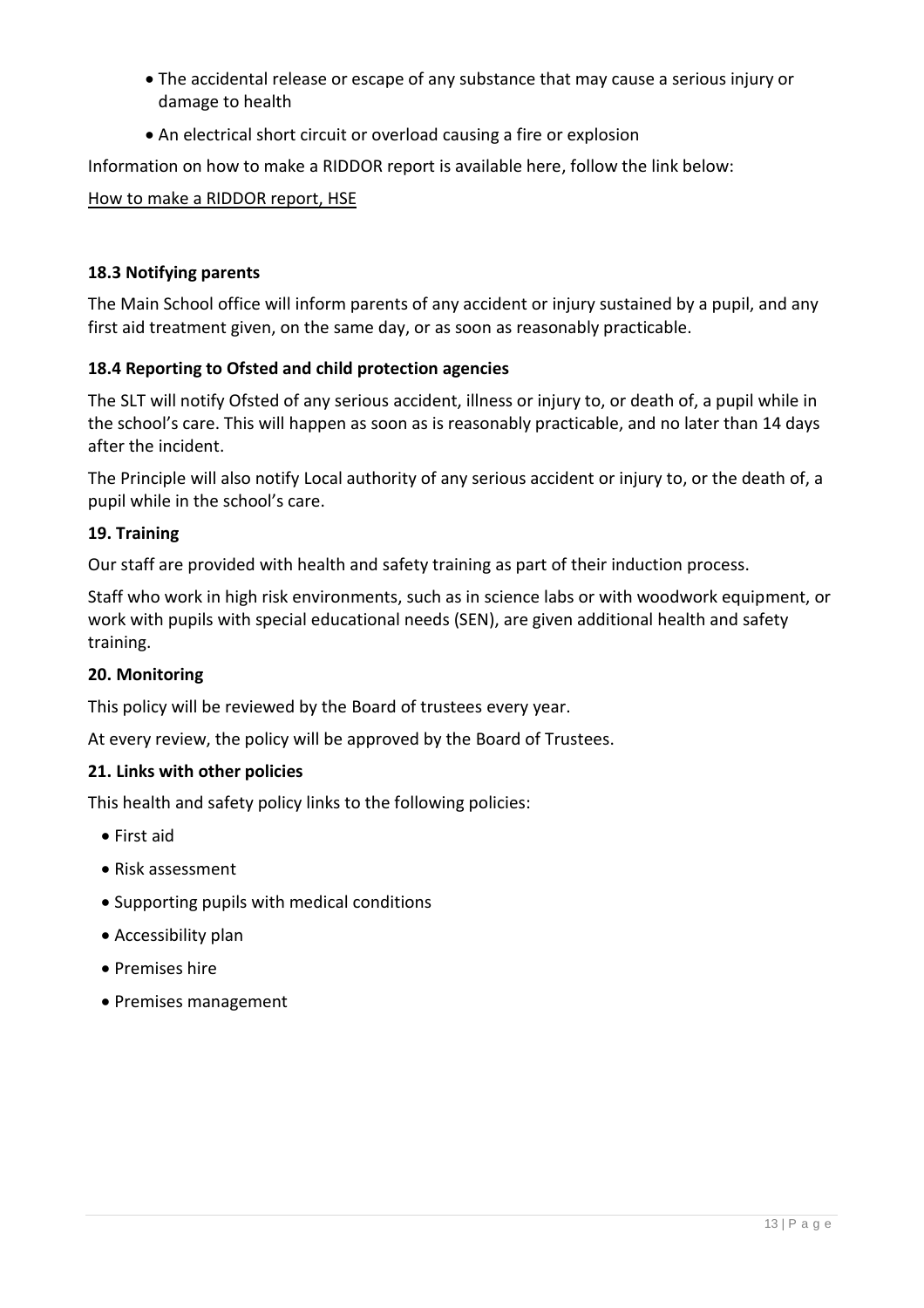## <span id="page-13-0"></span>**Appendix 1: Fire safety checklist**

| <b>ISSUE TO CHECK</b>                                                                    | YES/NO     |
|------------------------------------------------------------------------------------------|------------|
| Are fire regulations prominently displayed?                                              | <b>YES</b> |
| Is fire-fighting equipment, including fire blankets, in<br>place?                        | <b>YES</b> |
| Does fire-fighting equipment give details for the<br>type of fire it should be used for? | <b>YES</b> |
| Are fire exits clearly labelled?                                                         | <b>YES</b> |
| Are fire doors fitted with self-closing mechanisms?                                      | <b>YES</b> |
| Are flammable materials stored away from open<br>flames?                                 | <b>YES</b> |
| Do all staff and pupils understand what to do in the<br>event of a fire?                 | <b>YES</b> |
| Can you easily hear the fire alarm from all areas?                                       | <b>YES</b> |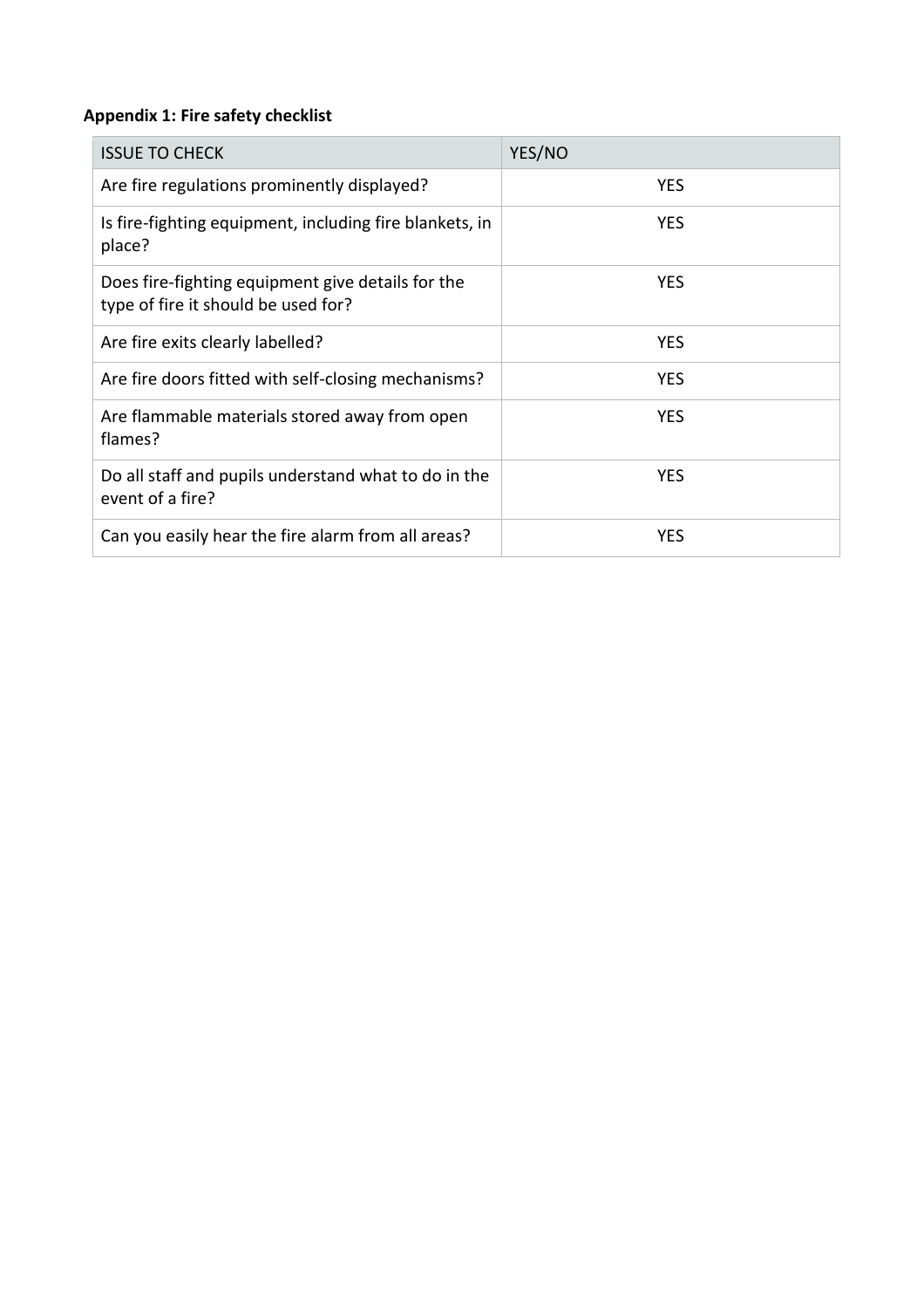## **Appendix 2: accident report form**

<span id="page-14-0"></span>

| NAME OF INJURED PERSON                   | ROLE/CLASS                            |  |
|------------------------------------------|---------------------------------------|--|
| DATE AND TIME OF INCIDENT                | <b>LOCATION OF</b><br><b>INCIDENT</b> |  |
| <b>INCIDENT DETAILS</b>                  |                                       |  |
|                                          |                                       |  |
|                                          |                                       |  |
|                                          |                                       |  |
| <b>ACTION TAKEN</b>                      |                                       |  |
|                                          |                                       |  |
|                                          |                                       |  |
|                                          |                                       |  |
|                                          |                                       |  |
| FOLLOW-UP ACTION REQUIRED                |                                       |  |
|                                          |                                       |  |
|                                          |                                       |  |
|                                          |                                       |  |
| NAME OF PERSON ATTENDING<br>THE INCIDENT |                                       |  |
| SIGNATURE                                | <b>DATE</b>                           |  |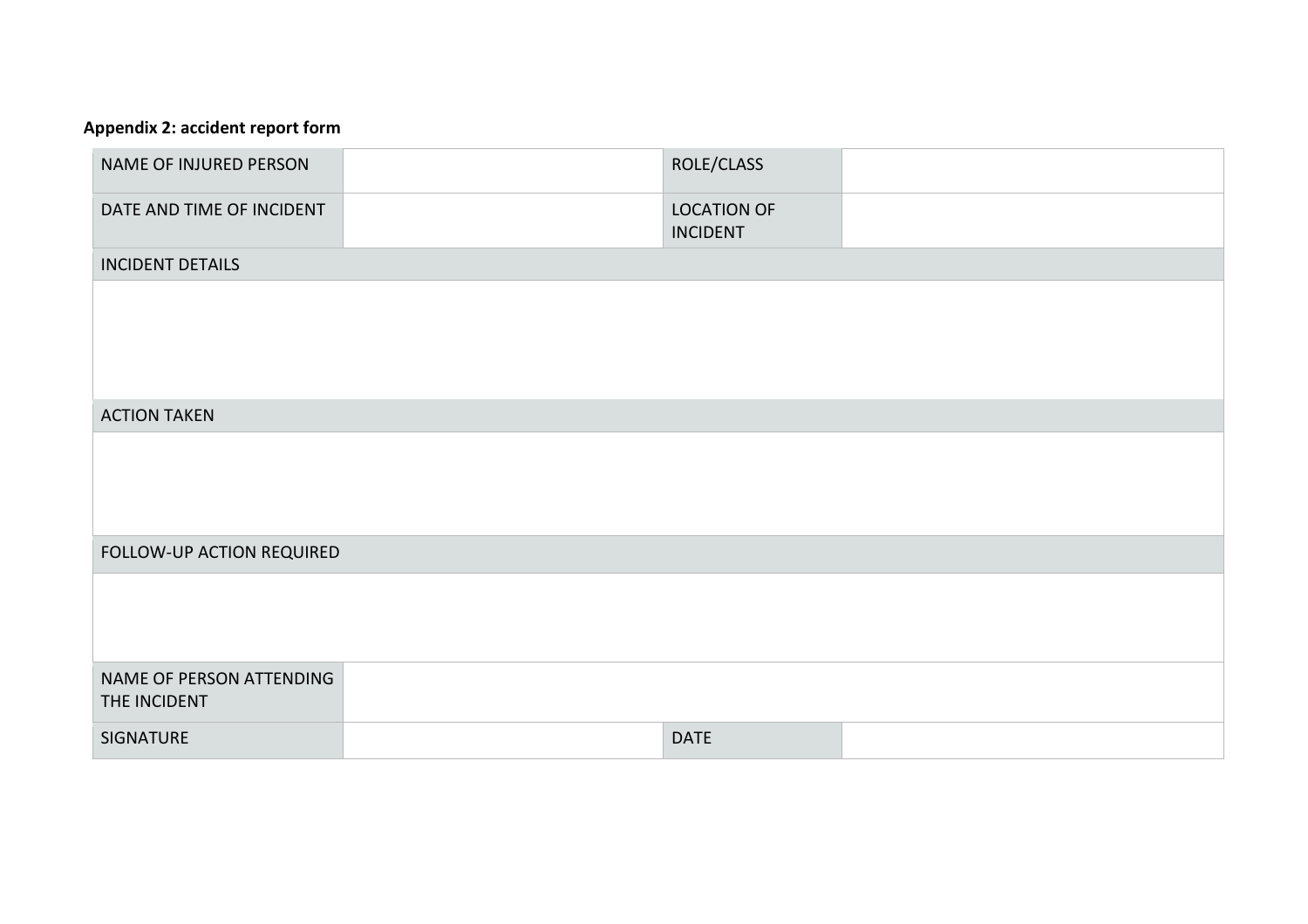## **Appendix 3: asbestos record**

<span id="page-15-0"></span>

| <b>LOCATION</b>                                              | <b>PRODUCT</b> | <b>HOW MUCH</b> | <b>SURFACE</b><br><b>COATING</b> | <b>CONDITION</b> | <b>EASE OF</b><br><b>ACCESS</b> | <b>ASBESTOS</b><br><b>TYPE</b> | <b>COMMENT</b>                                                    |
|--------------------------------------------------------------|----------------|-----------------|----------------------------------|------------------|---------------------------------|--------------------------------|-------------------------------------------------------------------|
| <b>School Main</b><br><b>Building</b><br>Ceilings and floors | <b>ACM</b>     |                 | Good                             | undisturbed      | Not very easy                   | <b>NADIS</b>                   | All asbestos<br>Labeled &<br>condition<br>Monitored<br>regularly. |
| Art block                                                    | <b>ACM</b>     |                 | Good                             | undisturbed      | Not very easy                   | <b>NADIS</b>                   | All asbestos<br>Labeled &<br>condition<br>Monitored<br>regularly. |
| Kensington Road<br>The House.<br>Ceilings and floors         | <b>ACM</b>     |                 | Good                             | undisturbed      | Not very easy                   | <b>NADIS</b>                   | All asbestos<br>Labeled &<br>condition<br>Monitored<br>regularly. |
|                                                              |                |                 |                                  |                  |                                 |                                |                                                                   |
|                                                              |                |                 |                                  |                  |                                 |                                |                                                                   |
|                                                              |                |                 |                                  |                  |                                 |                                |                                                                   |
|                                                              |                |                 |                                  |                  |                                 |                                |                                                                   |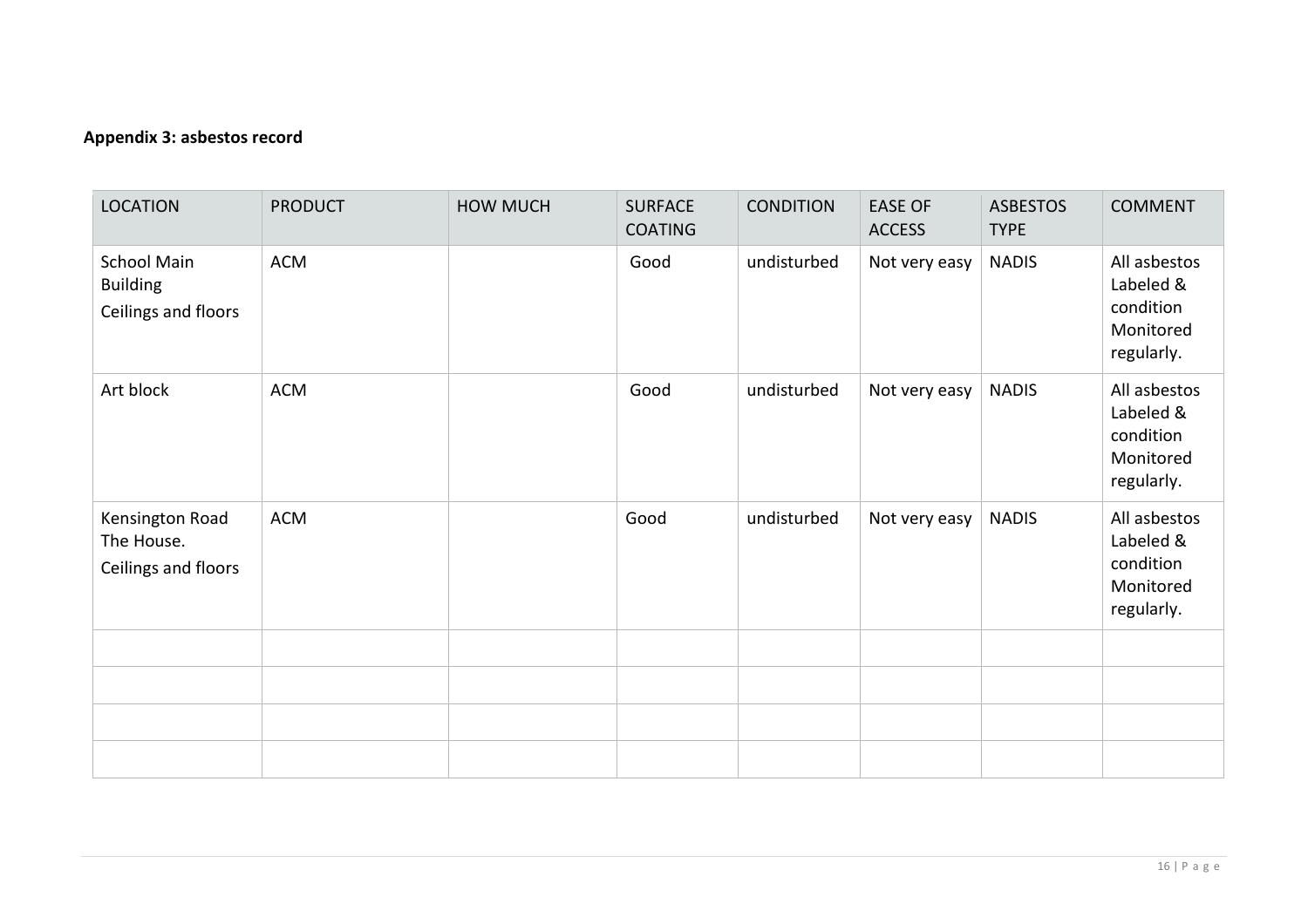## **Appendix 4: recommended absence period for preventing the spread of infection**

This list of recommended absence periods for preventing the spread of infection is taken from non-statutory guidance for schools and other childcare settings from Public Health England. For each of these infections or complaints, there is further information in the guidance on the symptoms, how it [spreads and some 'do's and don'ts' to follow t](https://www.gov.uk/government/publications/health-protection-in-schools-and-other-childcare-facilities/chapter-9-managing-specific-infectious-diseases)hat you can check.

<span id="page-16-0"></span>

| <b>INFECTION OR COMPLAINT</b> | RECOMMENDED PERIOD TO BE KEPT AWAY FROM SCHOOL/NURSERY                                                                                                                                                                                                   |
|-------------------------------|----------------------------------------------------------------------------------------------------------------------------------------------------------------------------------------------------------------------------------------------------------|
| Athlete's foot                | None.                                                                                                                                                                                                                                                    |
| Campylobacter                 | Until 48 hours after symptoms have stopped.                                                                                                                                                                                                              |
| Chicken pox (shingles)        | Cases of chickenpox are generally infectious from 2 days before the rash appears to 5 days after<br>the onset of rash. Although the usual exclusion period is 5 days, all lesions should be crusted over<br>before children return to nursery or school. |
|                               | A person with shingles is infectious to those who have not had chickenpox and should be excluded<br>from school if the rash is weeping and cannot be covered or until the rash is dry and crusted over.                                                  |
| Cold sores                    | None.                                                                                                                                                                                                                                                    |
| Rubella (German measles)      | 5 days from appearance of the rash.                                                                                                                                                                                                                      |
| Hand, foot and mouth          | Children are safe to return to school or nursery as soon as they are feeling better, there is no need<br>to stay off until the blisters have all healed.                                                                                                 |
| Impetigo                      | Until lesions are crusted and healed, or 48 hours after starting antibiotic treatment.                                                                                                                                                                   |
| Measles                       | Cases are infectious from 4 days before onset of rash to 4 days after so it is important to ensure<br>cases are excluded from school during this period.                                                                                                 |
| Ringworm                      | Exclusion not needed once treatment has started.                                                                                                                                                                                                         |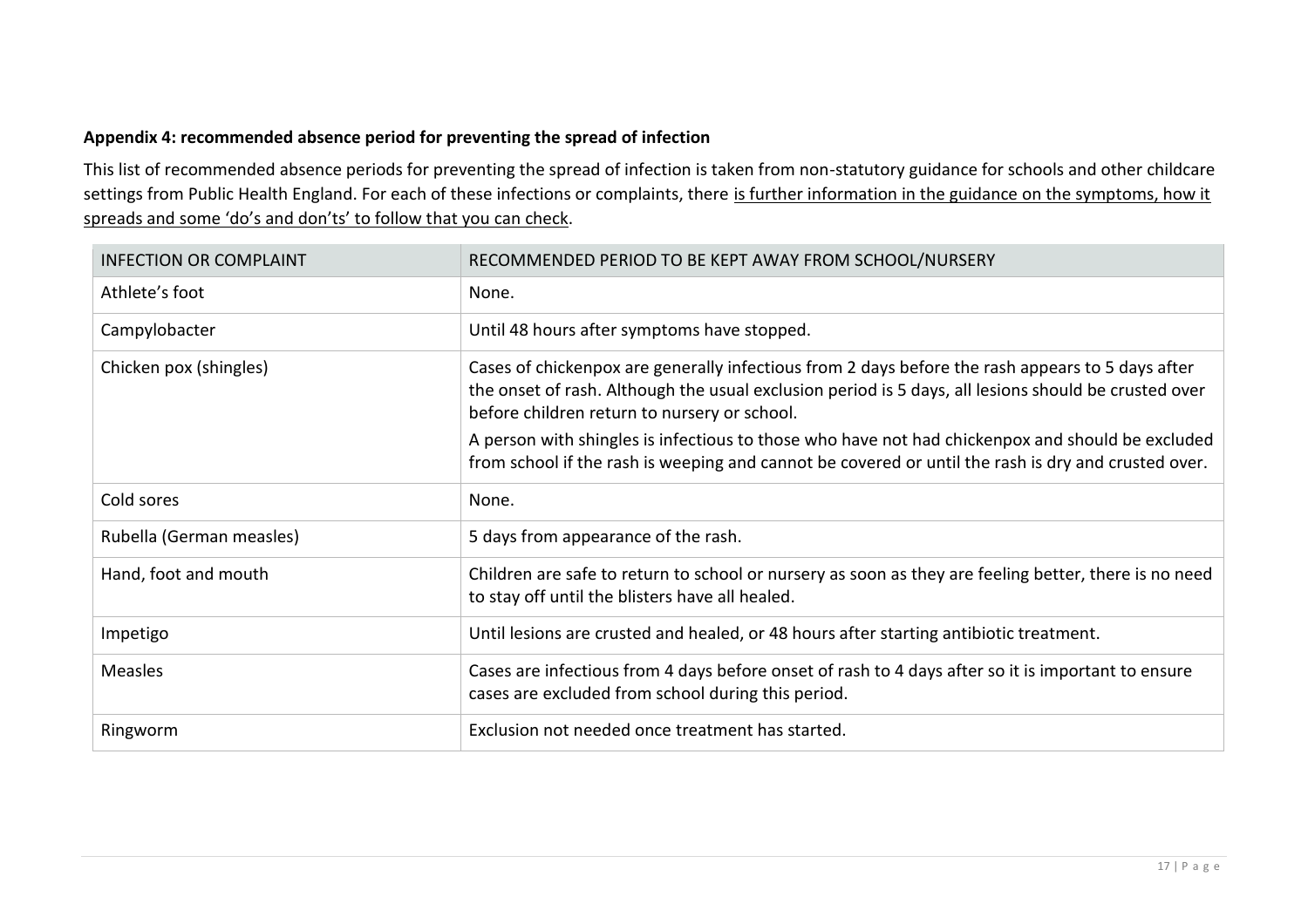| <b>INFECTION OR COMPLAINT</b>                              | RECOMMENDED PERIOD TO BE KEPT AWAY FROM SCHOOL/NURSERY                                                                                                                                                                                                                                                                                                                   |
|------------------------------------------------------------|--------------------------------------------------------------------------------------------------------------------------------------------------------------------------------------------------------------------------------------------------------------------------------------------------------------------------------------------------------------------------|
| Scabies                                                    | The infected child or staff member should be excluded until after the first treatment has been<br>carried out.                                                                                                                                                                                                                                                           |
| Scarlet fever                                              | Children can return to school 24 hours after commencing appropriate antibiotic treatment. If no<br>antibiotics have been administered the person will be infectious for 2 to 3 weeks. If there is an<br>outbreak of scarlet fever at the school or nursery, the health protection team will assist with<br>letters and factsheet to send to parents or carers and staff. |
| Slapped cheek syndrome, Parvovirus B19,<br>Fifth's disease | None (not infectious by the time the rash has developed).                                                                                                                                                                                                                                                                                                                |
| <b>Bacillary Dysentery (Shigella)</b>                      | Microbiological clearance is required for some types of shigella species prior to the child or food<br>handler returning to school.                                                                                                                                                                                                                                      |
| Diarrhoea and/or vomiting (Gastroenteritis)                | Children and adults with diarrhoea or vomiting should be excluded until 48 hours after symptoms<br>have stopped and they are well enough to return. If medication is prescribed, ensure that the full<br>course is completed and there is no further diarrhoea or vomiting for 48 hours after the course is<br>completed.                                                |
|                                                            | For some gastrointestinal infections, longer periods of exclusion from school are required and<br>there may be a need to obtain microbiological clearance. For these groups, your local health<br>protection team, school health advisor or environmental health officer will advise.                                                                                    |
|                                                            | If a child has been diagnosed with cryptosporidium, they should NOT go swimming for 2 weeks<br>following the last episode of diarrhoea.                                                                                                                                                                                                                                  |
| Cryptosporidiosis                                          | Until 48 hours after symptoms have stopped.                                                                                                                                                                                                                                                                                                                              |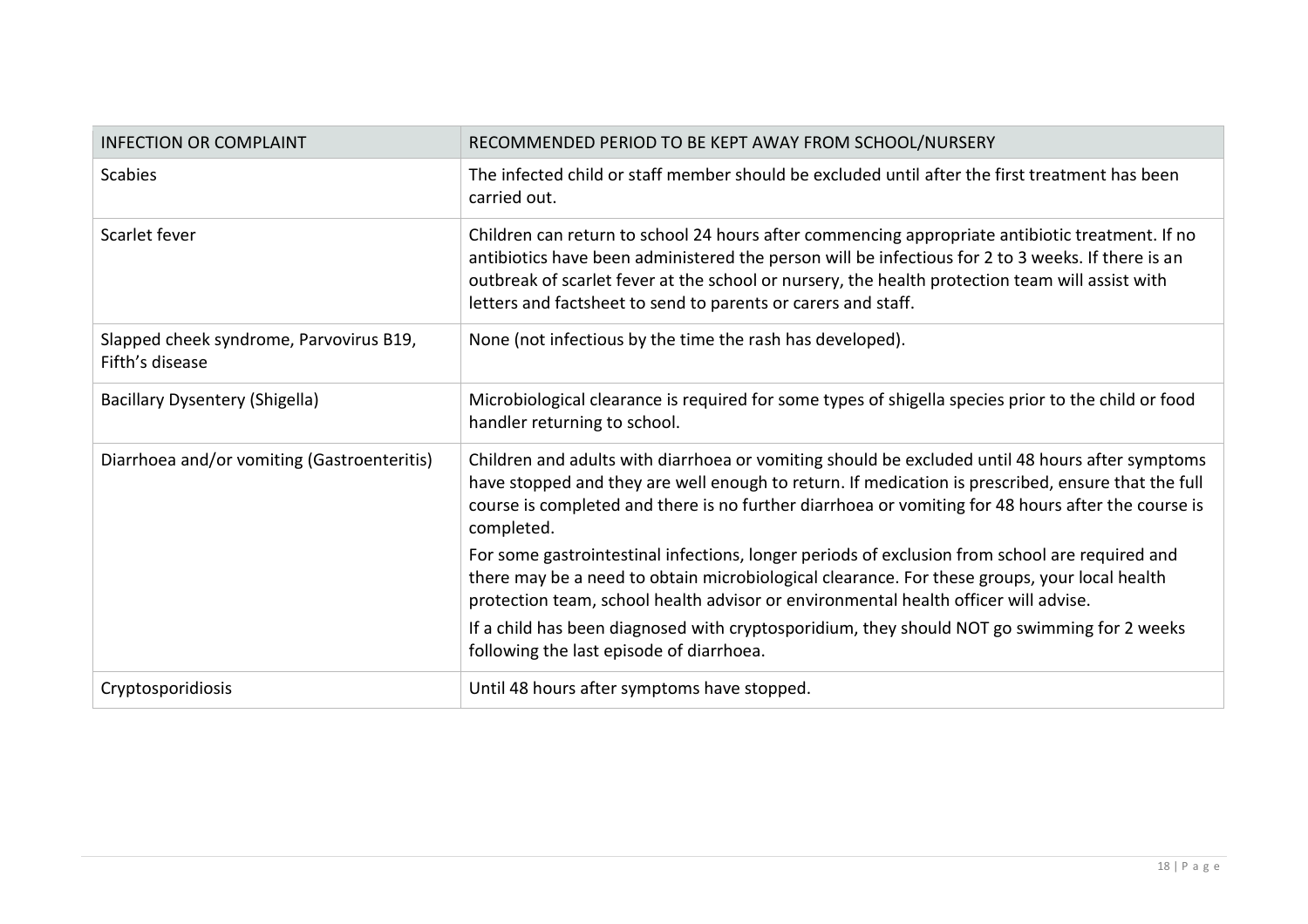| <b>INFECTION OR COMPLAINT</b>       | RECOMMENDED PERIOD TO BE KEPT AWAY FROM SCHOOL/NURSERY                                                                                                                                                                                                                                                                                                            |
|-------------------------------------|-------------------------------------------------------------------------------------------------------------------------------------------------------------------------------------------------------------------------------------------------------------------------------------------------------------------------------------------------------------------|
| E. coli (verocytotoxigenic or VTEC) | The standard exclusion period is until 48 hours after symptoms have resolved. However, some<br>people pose a greater risk to others and may be excluded until they have a negative stool sample<br>(for example, pre-school infants, food handlers, and care staff working with vulnerable people).<br>The health protection team will advise in these instances. |
| Food poisoning                      | Until 48 hours from the last episode of vomiting and diarrhoea and they are well enough to<br>return. Some infections may require longer periods (local health protection team will advise).                                                                                                                                                                      |
| Salmonella                          | Until 48 hours after symptoms have stopped.                                                                                                                                                                                                                                                                                                                       |
| Typhoid and Paratyphoid fever       | Seek advice from environmental health officers or the local health protection team.                                                                                                                                                                                                                                                                               |
| Flu (influenza)                     | Until recovered.                                                                                                                                                                                                                                                                                                                                                  |
| Tuberculosis (TB)                   | Pupils and staff with infectious TB can return to school after 2 weeks of treatment if well enough<br>to do so and as long as they have responded to anti-TB therapy. Pupils and staff with non-<br>pulmonary TB do not require exclusion and can return to school as soon as they are well enough.                                                               |
| Whooping cough (pertussis)          | A child or staff member should not return to school until they have had 48 hours of appropriate<br>treatment with antibiotics and they feel well enough to do so or 21 days from onset of illness if no<br>antibiotic treatment.                                                                                                                                  |
| Conjunctivitis                      | None.                                                                                                                                                                                                                                                                                                                                                             |
| Giardia                             | Until 48 hours after symptoms have stopped.                                                                                                                                                                                                                                                                                                                       |
| Glandular fever                     | None (can return once they feel well).                                                                                                                                                                                                                                                                                                                            |
| <b>Head lice</b>                    | None.                                                                                                                                                                                                                                                                                                                                                             |